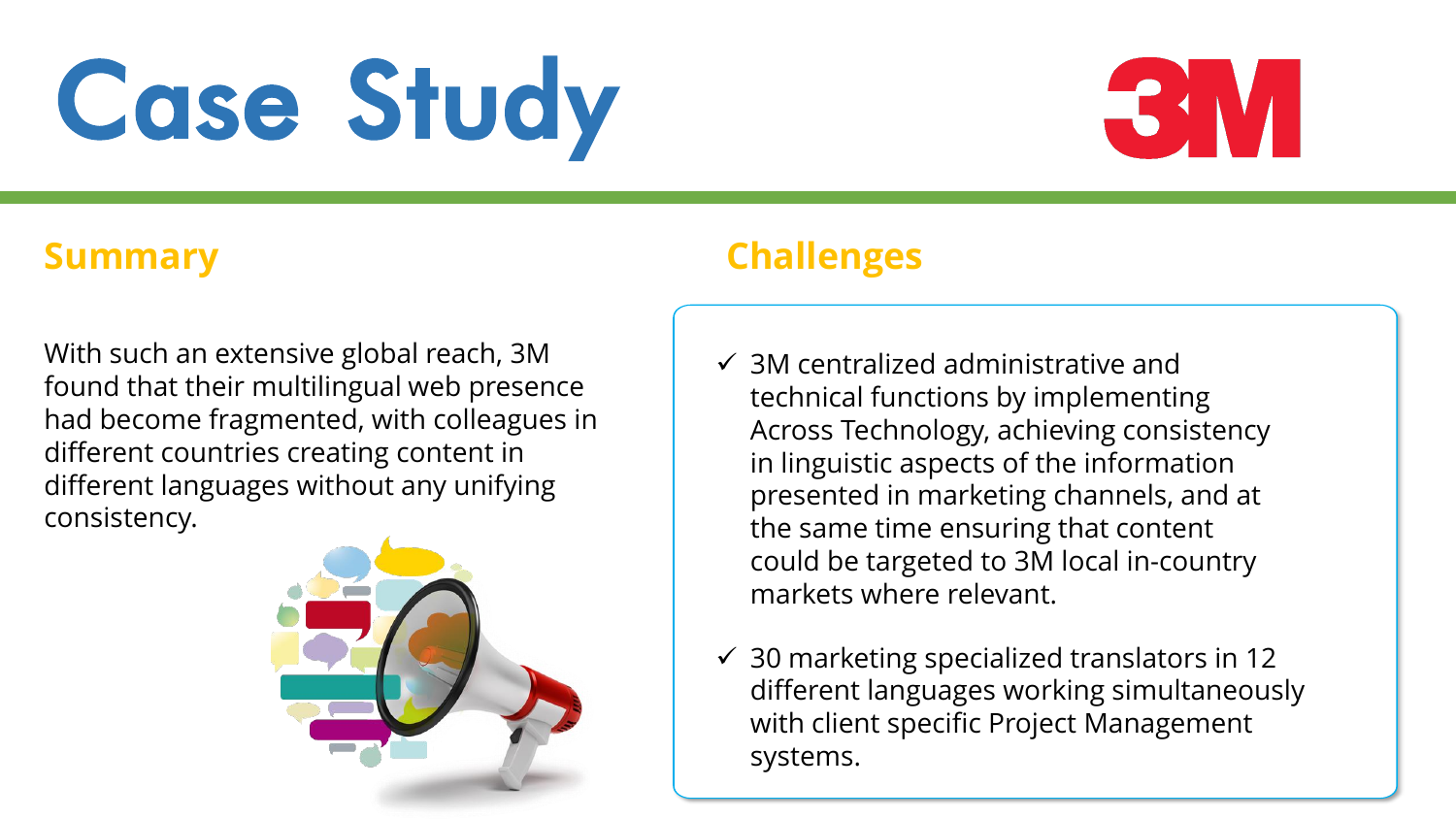## **Solutions**

 $\checkmark$  Fast implementation of a flexible, web-based, practice-oriented training for project managers, translators and proofreaders to work with Across Technology.



 $\checkmark$  Through the use of highly experienced marketing translators and editors, we ensured that the translations were consistent and coherent in the target languages, despite the multitude of different source languages.